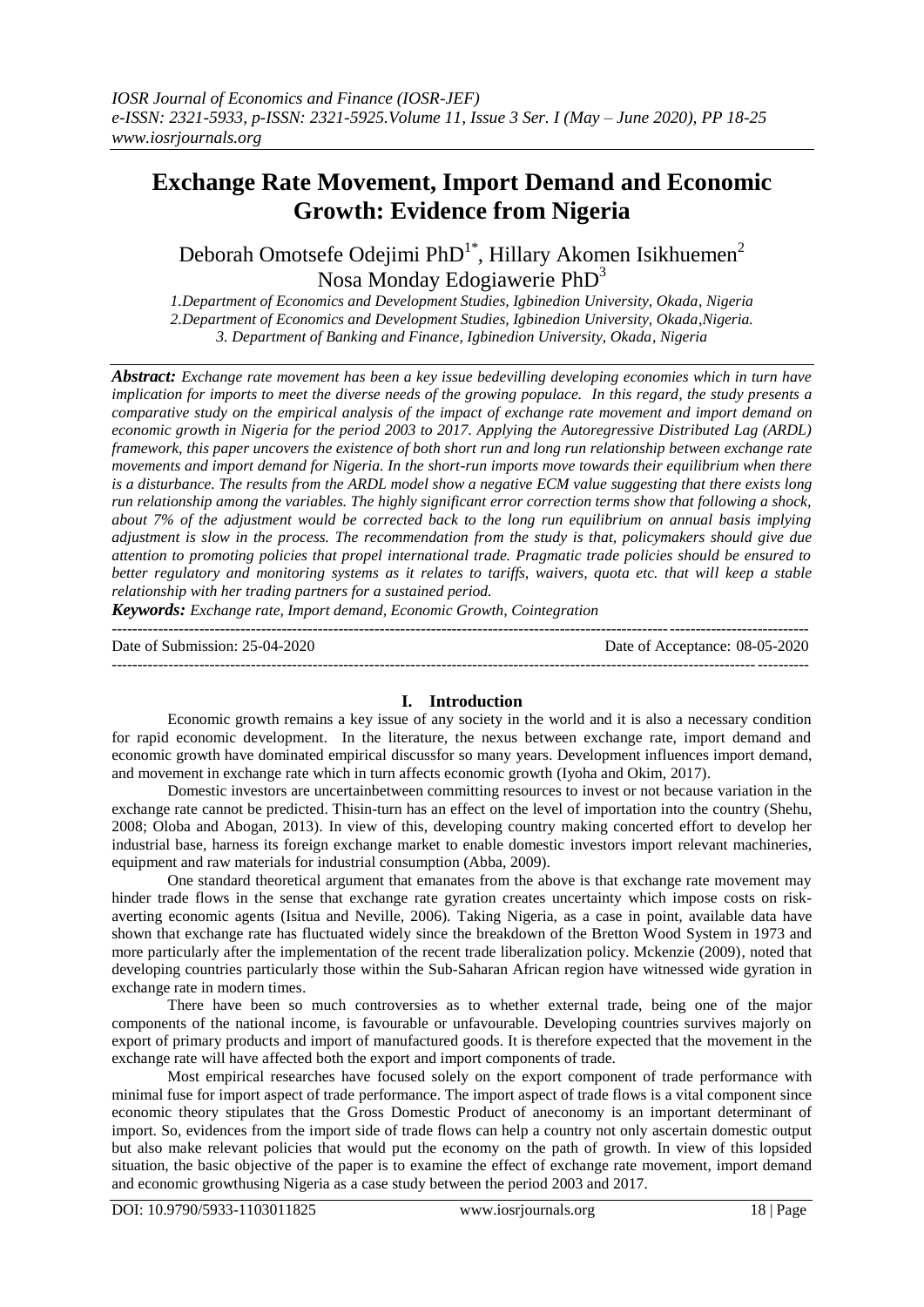The main objective of this paper is to examine the impact of exchange rate and import demand on economic growth in Nigeria. The sub-objectives are:

- (i) To investigate the impact of exchange rate on economic growth in Nigeria;
- (ii) To examine the impact of import demand on economic growth in Nigeria;
- The hypotheses for this study include:
- (i) There is no relationship between exchange rate and economic growth in Nigeria;
- (ii) There is norelationship between import demand and economic growth in Nigeria;

The paper is justified based on the premise that developing economies have witnessed greater exchange rate movement in the last few years (Imimole, 2010). For instance, the global economic meltdown, which started during the last quarter of 2008 and lasted through to the second quarter of 2009, apparently did not aid the course of stabilizing the exchange rate in developing countries. Hence, it is imperative to embark on this study in a bid to uncover fresh evidences given this trend.

This study intends to cover the period 2003 to 2017. This period was chosen because it includes pre and post global economic recession of the last two decades which resulted in various financial and economic reforms that were introduced to revamp the ailing economy.

This paper is partitioned into six (6) sections. Section 1 presents an introduction and background of the study while section 2 discusses the macroeconomic performance of the Nigerian economy over the period under review. In section 3,we have the literature review: theoretical and empirical literature while section 4 presents the theoretical framework, specification of the model and econometric technique applied in the study. Section 5 presents and analyses the econometric results obtained post estimation while Section 6 concludes the study by presenting the summary of findings and recommendations.

## **II. Macroeconomic Performanceofnigeria**

A trend analysis is done below to review the macroeconomic performance of Nigeria.

| Table 2.1 Average GDP in Nigeria (2003 – 2017) in billions of constant 2010 US\$. |                      |               |                      |                      |               |                      |
|-----------------------------------------------------------------------------------|----------------------|---------------|----------------------|----------------------|---------------|----------------------|
| Country                                                                           | $2003 - 2007$        |               | $2008 - 2012$        |                      | $2013 - 2017$ |                      |
|                                                                                   |                      |               |                      |                      |               |                      |
|                                                                                   | <b>Exchange rate</b> | Import demand | <b>Exchange rate</b> | <b>Import demand</b> | Exchange rate | <b>Import demand</b> |

#### **Table 2.1 Average GDP in Nigeria (2003 – 2017) in billions of constant 2010 US\$.**

*Source: Author's computation from World Development Indicators (2018)*

A view of table 2.1 above clearly reveals an upward trend in average GDP in Nigeria within the period reviewed. It is observed that Nigeria reported an average per capita real GDP less than \$1000, which justifies their classification as low-income countries by the World Bank (Iyoha&Okim, 2017).

The general trend in GDP between 2003 and 2017 revealed that theNigeria exhibited minimal reduction in the rate of economic growth in 2001 and 2009. This was attributed to a host of factors such as the global economic recession and its attendance effects between 2006 and 2008, policy somersault and political instability in some of these countries (WDI, 2018).

#### **Table 2.2 Averages share of Import Demand in billions of US\$ and Exchange Rate in LCU per US\$ (2003 – 2017)**

| $-2011$              |                                                              |               |               |  |
|----------------------|--------------------------------------------------------------|---------------|---------------|--|
| $\mathcal{L}$ ountry | $2003 - 2007$                                                | $2008 - 2012$ | $2013 - 2017$ |  |
| Nigeria              | 257.51                                                       | 358.53        | 451.84        |  |
|                      | uthor's computation from World Douglopment Indicators (2018) |               |               |  |

*Source: Author's computation from World Development Indicators (2018)*

The above table shows the trend in exchange rate and import demand in Nigeria for the period 2003- 2017. Exchange rate and import demand within the period under review generally trended upward. This could be attributed to high level of import demand owing to low level of domestic production. Essentially as a country's currency appreciates, imports tend to be more expensive. This speaks volume of the high import dependent nature of developing countries. Inspite of the rising exchange rates, imports increase so as to meet-up with the short fall in domestic production.

Overall, there has been a wide gyration of exchange rate during the period under review in Nigeria. The table reveals that exchange rate appreciated continuously as a result of the growth experienced until 2009 when financial crisis broke out, causing economic activities to be on a downward trend. The resultant effect was a depreciation of exchange rate in the following year (2010). Despite the rise in exchange rate, import demand continued to be on the rise. This clearly shows Nigeria is highly import dependent.

Within the period 2003-2012, demand for imports in Nigeria was driven by income. However, the period 2013-2017 experienced a decline in import demand. This could be attributed to implementation of trade policies that were targetedat controlling imports in the country (Oyovwi, 2012). For instance, in 2016, there was a ban on importation of textile, rice, etc., which are some of the main import item demanded by the country.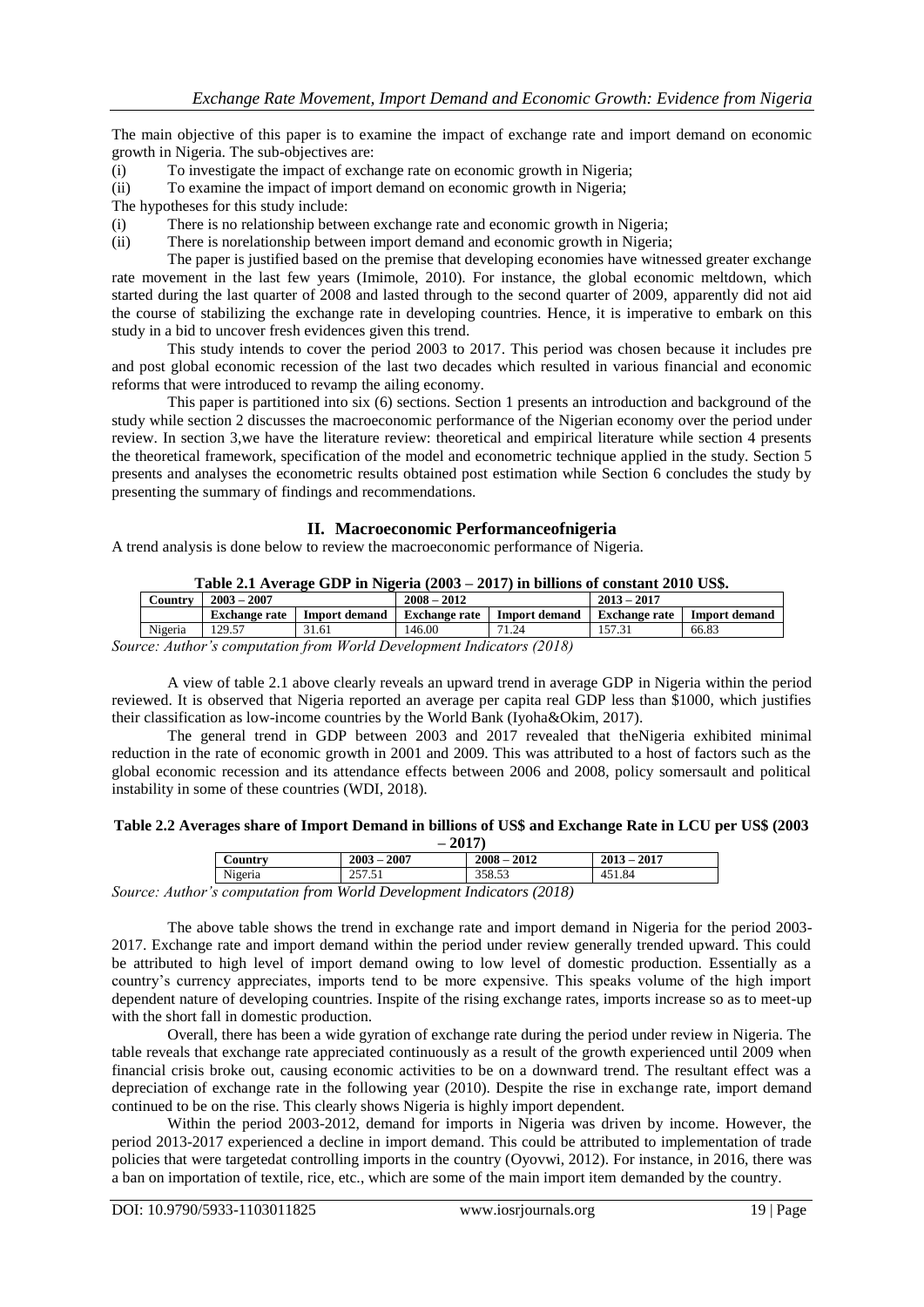# **III. Literature Review**

This section presents a background to the theoretical investigation of exchange rate and import demand on economic growth and the relation between them. Theories of import demand posit thatexchange rate plays an important role in improving the welfare of the citizenry. In lieu of this, trade can positivelyimpact economic growth (Iyoha&Okim, 2017).

## **3.1 Review of Theoretical Literature**

There is no gainsaying of the germane natureof theoretical models in forecasting and explaining exchange rate and import behaviour on growth.Below is presented two key theories that help to explain these causal relationships.

## **3.1.1 Standard Import Demand Model**

Thismodel assesses the impact of exchange rate fluctuations on imports. The standard imports model uses exchange rate, income and exchange rate volatility to predict imports (Tsen, 2014).

Caves, Frankel and Jones (1999),opine that import is inversely related to exchange rate and import prices. This is expressed by multiplying the local currency in foreign currency by the exchange rate.

Depreciation increases prices of imports which in-turn, reduces demand for imports. A major flaw of this model is that it excludes some major variables that influence demand for imports such as GDP, real effective exchange rate uncertainties, among others.

## **3.1.2 The Marshall-Lerner condition**

The Marshall-Lerner condition theory is closely related to the J-curve theory of devaluation.The theory helps to explain the nexus between exchange rate of a country and trade balance.

The Marshall-Lerner condition theory posits that devaluation tend to bring an improvement in a country's balance of trade so long asa country's elasticity for imports plus foreign demand elasticity for exports exceeds one. The Marshall-Lerner condition basically states that the summation of a country's value of import (that is absolute values) and export elasticities should be equal or more than unity. In essence, if the percentage change in quantity supplied/demanded in response to a one percent change in price must be equal to one or greater, then depreciation is expected to move trade balance towards surplus. Bahmani-Oskooee (1985) opines that when the summation of the import and export demand elasticities is less than one in absolute value, then it is almost always associated with J-curve effects.According to Ziramba and Chifamba, (2014) the J-Curve explains the effect of exchange rate depreciation or devaluation on imports and exports which in turn affects the trade balance.

# **3.2. Empirical Literature Review**

While a number of studies (Oyovwi, 2012; Odili, 2015; Owuru and Farayibi, 2016; Adaramola, 2016) have tried to examinethe relationship between exchange rate andeconomic growth, others(Akosah, 2014; Shuaibu and Fatai, 2014; Birchwood and Jhinkoo, 2012; Ogbonna, 2015), have also examined the import demand – economic growth nexus. Only Oloba, (2014) to be best of my knowledge have attempted to examine the nexus between exchange rate, import demand and economic growth jointly, albeit in a country specific context.

In a study to examine the effects of real exchange rate uncertainty on import demand in Thailand during the period from July 1997 to December 2011, Jiranyakul (2013), adopted the AR(1)-EGARCH(1,1) and bounds testing for cointegration. The study showeduncertainty in exchange rate significantly impact Thailand's imports.

Samimi, Adibpour and Heydarizadeh (2012) empirically investigated the impact of real exchange rate uncertainty on Iranian import demand(1979-2007). The study employed the auto-regressive conditional heteroskedasticity (ARCH) methodology to estimate uncertainties in the real exchange rate. The study revealed exchange rate uncertainty negatively impact of on Iran's imports.

In a study by Mohammadi, Taghavi and Bandidarian (2011) impact of exchange rate on Iran's import trade was investigated by utilizing the TARCH model. An annual data covering 1959-2009 was utilized. The study revealed that volatility is greatly impacted by negative shocks.

Olayungbo (2011) examined the impact of exchange rate volatility on trade in a panel of 40 selected SSA countries for the period 1986-2005. The study adopted a gravity model which was estimated with pooled OLS allowing for fixed effect and panel Generalized Methods of Moment (GMM) techniques. The results showed the net effect of exchange rate volatility on aggregate trade to be positive using both approaches.

Joseph and Akhanolu (2011) investigated the link between exchange rate volatility and trade in Nigeria. Employing annual data for the period of 1970-2009, the study estimates exchange rate volatility with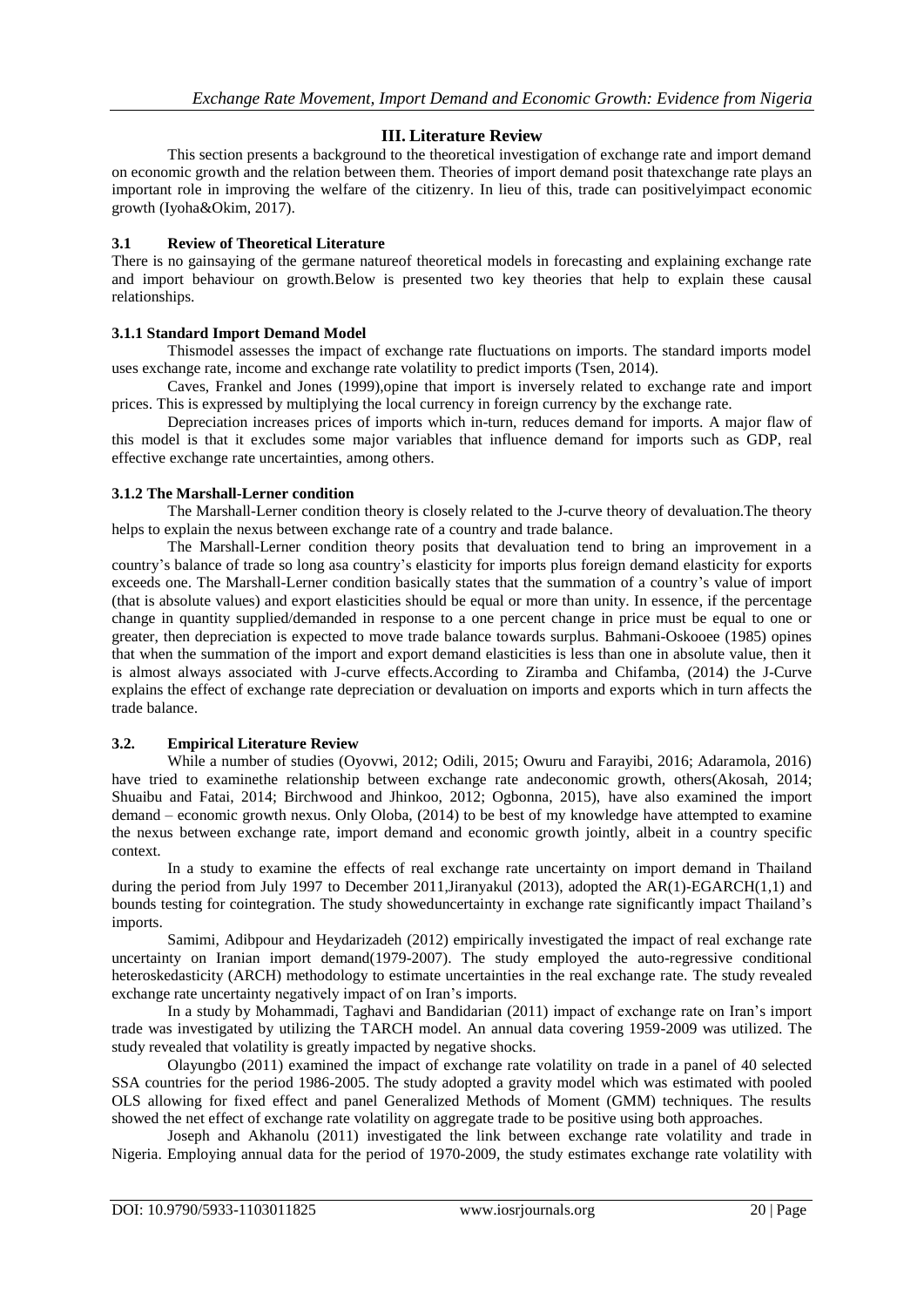the use of Generalised Autoregressive Methods. Findings from the study revealedtrade to be inverselyrelated and statistically insignificant in Nigeria.

Akpokodje and Omojimite (2009),conducted an empirical investigation on the link betweenexchange rate volatility and imports in ECOWAS countries for the period 1986-2006. Using GARCH model, the study found a significant negative effect on imports of all ECOWAS countries as a sub region. There was a dichotomy in results of finding between the CFA and non-CFA countries. The study reported that exchange rate volatility negatively influenced the imports of non-CFA countries but positively influenced CFA countries.

Danquah (2008) examined the effect of exchange rate on external trade in Ghana between 1986 and 2005. To this end, ARDL test was employed to examine the long run relationship of the variables. The result shows that trade flows (exports  $\&$  imports) and the real exchange rate to be stable in the long run.

In an effort to determine the impact of exchange rate volatility on trade flows in Nigeria between 1985Q1 and 2005Q4, Isitua and Neville (2006) employed the generalized auto-regressive conditional heteroskedasticity (GARCH), cointegration analysis and Error Correction Model (ECM). The result revealed that increase in exchange rate leads to a decrease in economic growth.

In sum, from the theoretical and empirical survey above, we can conclude that findings from the researchers have not been clear cut.More recently, researchers are beginning to look into this area with keen interest based on the inconclusive findings of previous studies in relation to theoretical postulates. However, empirics revealed studies conducted in the developed countries concentrated on import component of trade flows more than export component and yet there are mixed results (Oloba, 2014). Hence, this study seeks to examine the impact of exchange rate movement, import demand and economic growth.

## **IV. Theoretical Framework, Methodology and Model Specification**

This section presents the theoretical framework, methodology and specification of the model. The data used and sources for the study is also considered.

#### **4.1 Theoretical Framework**

We begin with the basic Solow (exogenous) growth model which gives the growth rate of output or income as depending on the rate of growth of technical change, labor or population and capital stock Solow (1956).

Consider the standard neoclassical production function:  $Y = f(A, K, L)$  ..... ..... ..... ..... ..... ..... (3.1)

Where A is the level of technology, K is the capital stock, L is the quantity of labor and Y is output. Assume that the production function is twice differentiable and subject to constant returns to scale, and that technical change is Hicks-neutral.

Differentiation of equation (1) with respect to time, dividing by Y and rearrangement of terms yields:  $\acute{Y}/Y = \acute{A}/A + (FKK/Y) \cdot (\acute{K}/K) + (FLL/Y) \cdot (\acute{L}/L)$  ..... ..... (3.2)

Where  $\acute{Y}/Y$  is the continuous time rate of growth of output,  $\acute{K}/K$  is the rate of growth of capital stock and  $\dot{L}/L$  is the rate of growth of labor force; f<sub>k</sub>and  $f_1$  are the (social) marginal products of capital and labor, respectively; and Á/A is the Hicks-neutral rate of change of technological progress.

Thus, the basic Solow (exogenous) growth model gives the growth rate of output or income as depending on the rate of growth of technical change, labor or population, and capital stock. In empirical applications, this basic Solow model has been modified to obtain the augmented Solow growth model, where the rate of growth of income depends not only on technical change, labor and capital but also on policy variables like exchange rate and inflation. [See Barro, (1991); Mankiw *et al,* (1992); Easterly and Levine, (2001) and Ologu, (2003)]. In this paper, the list of policy variables is expanded to include imports. Disaggregating the total stock of capital into two components, namely, physical capital and human capital, the augmented Solow theory of economic growth yields the following specification for the determinants of economic growth in the countries under study:

 $GDP = f(IMPORT, INV, EXRT, OPN)$  ..... ..... (3.3)

 $f_2, f_5 > 0$ ; while  $f_1 < 0$ , and  $f_3 < 0$ .

Where: GDP  $=$  per capita real income;  $IMPORTS = total imports:$ 

DOI: 10.9790/5933-1103011825 www.iosrjournals.org 21 | Page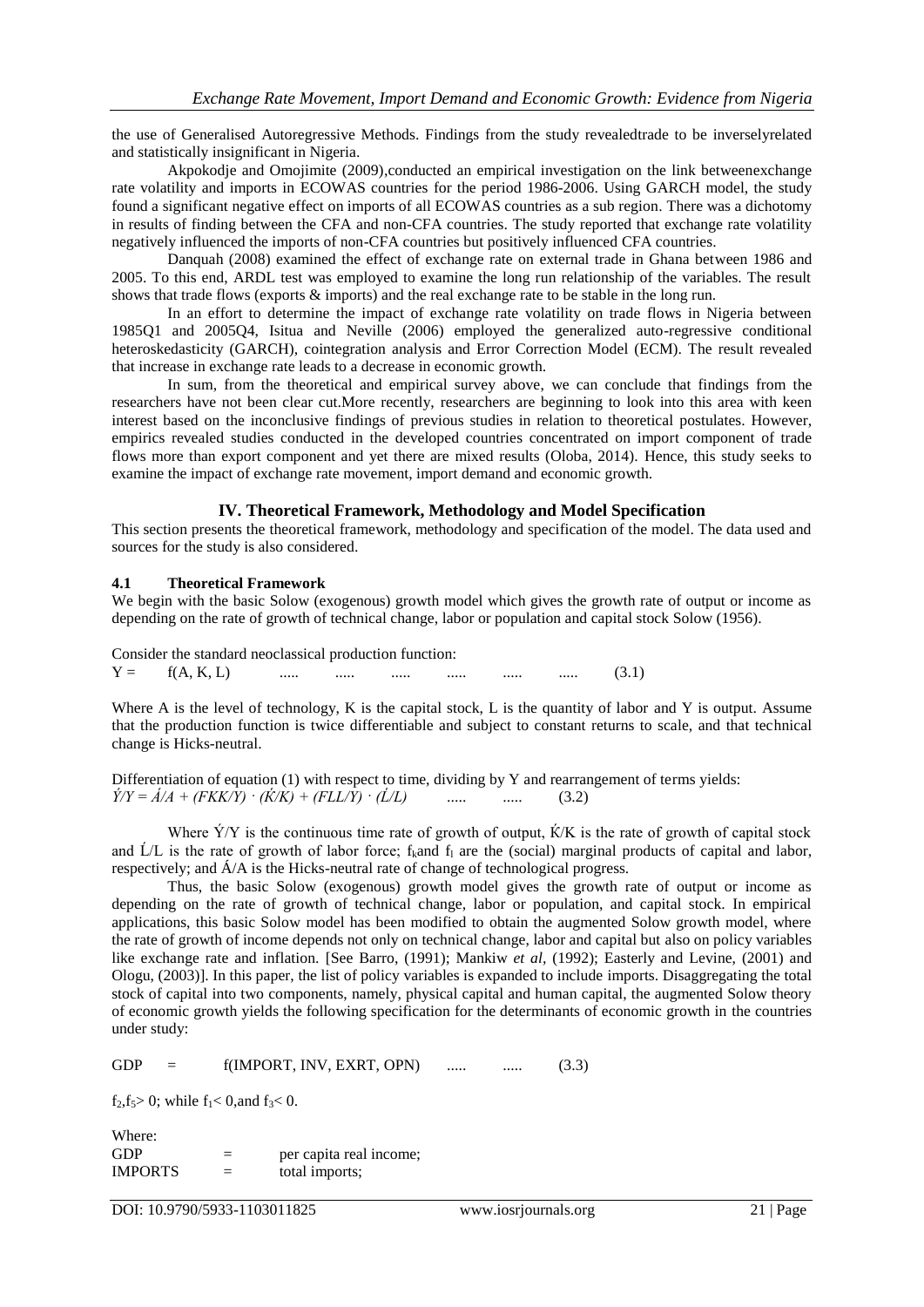| <b>INV</b>  |     | real gross domestic capital formation; |
|-------------|-----|----------------------------------------|
| <b>EXRT</b> | $=$ | Real exchange rate;                    |
| <b>OPN</b>  | $=$ | Trade Openness.                        |

From *a priori* point of view, real gross domestic capital formation is expected to be positively related to economic growth, while the sign of the coefficient of imports, exchange rate and inflation is expected to be negative.These sign expectations are in tandem with economic theory. Importis usuallynegatively related to economic growth because it involves expending resources which has a deleterious effect on the reserves of developing countries. Hence, the higher the level of imports is, the decline will be the rate of economic growth. The higher the rate of domestic investment is, the more rapid will be the rate of economic growth since investment increases the capital stock and boosts aggregate demand. There is abundance of literature with studies showing the inverse relationship between inflation and economic growth. Rapid inflation militates against economic growth by reducing real savings and investment, and by increasing uncertainty. Finally, ceteris paribus, the higher the exchange rate is, the lower will be the rate of growth of per capita income since an overvalued exchange rate will tend to militate against rapid economic growth.

This analysis of exchange rate and import demand on economic growth in Nigeria will be based on the period 2003 – 2017. The study is generally based on annual secondary data. These variables were sourced from IMF (2016), World Bank World Development Indicators (WDI, 2017), and African Development Bank African Statistical Yearbook of various editions due to the fact that data from these sources ranks among the best and most comprehensive sources of information globally.

## **V. Presentation Andanalysis Of Results**

The variables used in this analysis were estimated for the period 2003-2017. RGDP (dependent variable), investment, import, exchange rate, trade openness and inflation are used in the model. Unit root test is performed to test for the stationarity of the variables. A co-integration test using the Residual based cointegration technique will be performed to ascertain if there exist a long run equilibrium relationship among the variables.

# **5.1 Unit Root Test**

The aim of the unit root test is to determine the underlying properties of the process that generate the time series variables in research. It will also ascertain whether the variables in the model are stationary or nonstationary. Time series data are often assumed to be non-stationary when the time trend is fairly long and thus it is necessary to examine the set of data to ensure that there is a stationary relationship among the variables to avoid the problem of spurious regression.

The time series data on the variables that we have utilized in this study were tested for stationarity using the Augmented Dickey-Fuller (ADF) test. The empirical results obtained from this analysis show that some of variables were stationary at levels while all other variables were stationary at their first difference.

Specifically,the unit root test result shows that INV and EXRT variables were stationary at levels form (since p-value was greater than 5% level of significance). However, all other variables were first difference stationary. Since some of the variables were not stationary at levels form, the co-integration test is performed to check out if there exist a long run equilibrium among the variables. This is done using the Residual based cointegration test.

# **5.2 Co-integration Test**

The stationary linear combination of two or more non-stationary series is called the co-integrating equation and may be interpreted as a long run equilibrium relationship among the variables. Therefore, cointegration test is performed to determine whether the groups of non-stationary series for the study are cointegrated or not.

The results obtained when we estimate our model using data on the variables in their first difference form yields parameters that express the short-run relationship between the dependent variable and the regressors. This implies the loss of valuable information on the long run relationship that exists between the variables. Yet, the relevant long run information is important as well for policy purposes. And to determine the existence of a long run relationship between the variables in the specification in the sense of whether or not they tend towards the same long run equilibrium, a Residual based test is conducted and it interestingly revealed a long run relationship exists between GDP, IMPORTS, OPN, INV, INFLand EXRT.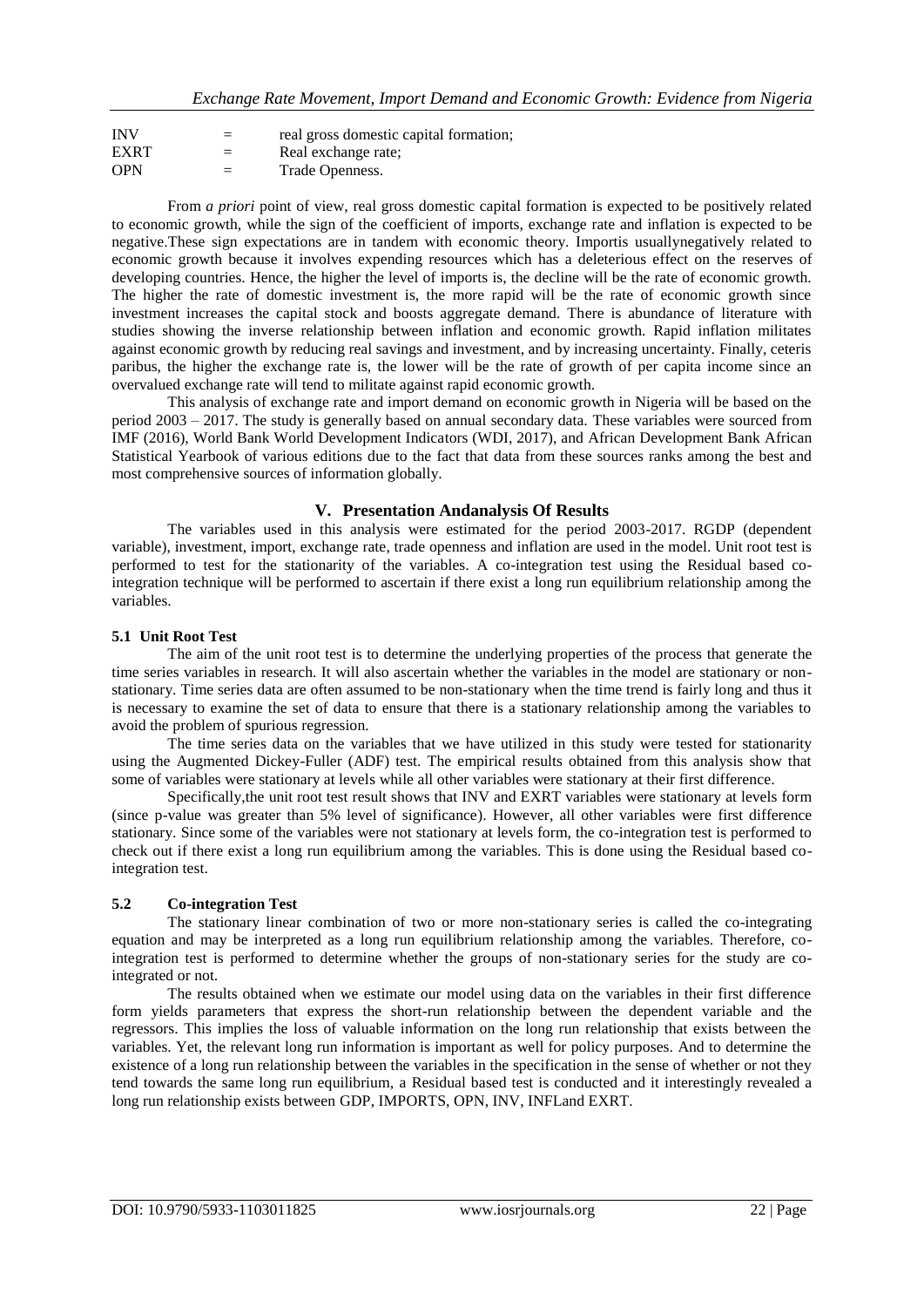#### **5.3 The Error Correction Mechanism (ECM)**

The short-run dynamics of the behaviour of economic growth in the context of short-term movements in its determinants instruments as well as the other variables is used to capture the effect of economic growth is captured within an Error Correction Model (ECM).

The Autoregressive Distributed Lags (ARDL) approach is used for the ECM, while the R-Bar squared criterion was used for the selection of the parsimonious equation. The result of the estimated error correction representation for growth is presented in table 5.1

| Table 3.1, ECONOMIC GLOWIN RESULT TOT IMPORTA |                                        |                |         |  |  |
|-----------------------------------------------|----------------------------------------|----------------|---------|--|--|
| <b>Variable</b>                               | Coefficient                            | <b>T-Rtaio</b> | p-value |  |  |
| D(IMPORTS)                                    | $-1.77510$                             | $-2.108$       | 0.0479  |  |  |
| D(EXRT)                                       | $6.32768e+07$                          | 0.9782         | 0.3397  |  |  |
| D(OPN)                                        | $6.23270e+011$                         | 2.096          | 0.0490  |  |  |
| D(INV)                                        | $-0.0474091$                           | $-0.1437$      | 0.8872  |  |  |
| $EC(-1)$                                      | $-0.0675524$                           | $-0.7259$      | 0.4763  |  |  |
| $R^2 = 0.870228$                              | $D-W-Stat = 1.831828$<br>$F = 5.74784$ |                |         |  |  |
|                                               |                                        |                |         |  |  |

**Table 5.1: Economic Growth Result for Nigeria**

#### *Author's results extracted from gretl output***.**

From the economic growth result for Nigeria, the R-squared value of 0.734583 is high as it indicates that 73 percent of the systematic temporary variations in economic growth over time are explained by short term movements in the explanatory variables including the EC. Thus, the model possesses a high predictive ability. The overall goodness of fit for the model as observed through the F-statistic-value is 15.37 and easily passes the significance test at the 1 percent level. Thus, we will accept the hypothesis of a significant linear relationship between economic growth and the explanatory variables combined. Indeed, these variables combine to exert significant influence on the short run behaviour of economic growth in Nigeria.

In order to determine the significance of the variables on economic growth, attention is paid to the coefficients of each of the variables in terms of their signs and significance level. A close examination of each of the coefficients in the model reveals that OPN and IMPORTS coefficients in the model have the expected apriori signs while investment and exchange rate variables are against theoretical postulations.

Particularly, attention is focused on the significance of the coefficients. The result shows that the coefficients of Trade Openness and Imports passes the significance test at 5% level while the INV and EXRT do not pass the significance test at any level. Thus, from the results we can infer that, OPN and IMPORT are deemed to be significant in predicting temporal short run changes in economic growth in Nigeria.

The error correction term in the model possesses the correct negative sign, indicating that equilibrium may be restored in the long run after a temporary movement away from equilibrium. The ec(-1) co-efficient of - 0.0675524 indicates that about 7% of disequilibrium in economic growth is corrected in the first year which is high. Thus, the performance of the adjustment to long run equilibrium based on the explanatory variables in the model is strong and significant. This outcome confirms the co-integration result obtained. Indeed, the results reveal that a long run relationship between economic growth and the independent variables can be estimated.

# **VI. Summary, Recommendation And Conclusion**

This study investigated the impact of exchange rate movement and import demand on growth in Nigeriausing the Auto Regressive Distributed Lag model framework from 2003 to 2017. The study confirms the existence of both short run and long run relationship between exchange rate movements and import demand for Nigeria. In the short-run imports move towards their equilibrium when there is a disturbance. The results from the ARDL model show a negative ECM value suggesting that there exists long run relationship among the variables. The highly significant error correction term shows that following a shock, about 7% of the adjustment would be corrected back to the long run equilibrium on annual basis implying adjustment is slow in the process.

The study finds that openness and imports are positive and negative respectively and significant. The significantly positive influence of trade openness on GDP is suggestive that income received from trade when plunged into the economy increases aggregate expenditure as consumers tend to increase their demand for goods whenever they experience an increase in their income levels. This affirms economic theory which posits that trade promotes growth. Nigerian imports are mainly consumer goods and luxury commodities and are expected to be positive and highly income elastic.

By way of recommendation, policymakers need to pay attention promoting policies that propel external trade. They should design pragmatic trade policies and also adhere to better regulatory and monitoring systems as it relates to tariffs, waivers, quota etc. that will keep a stable relationship with her trading partners for a sustained period.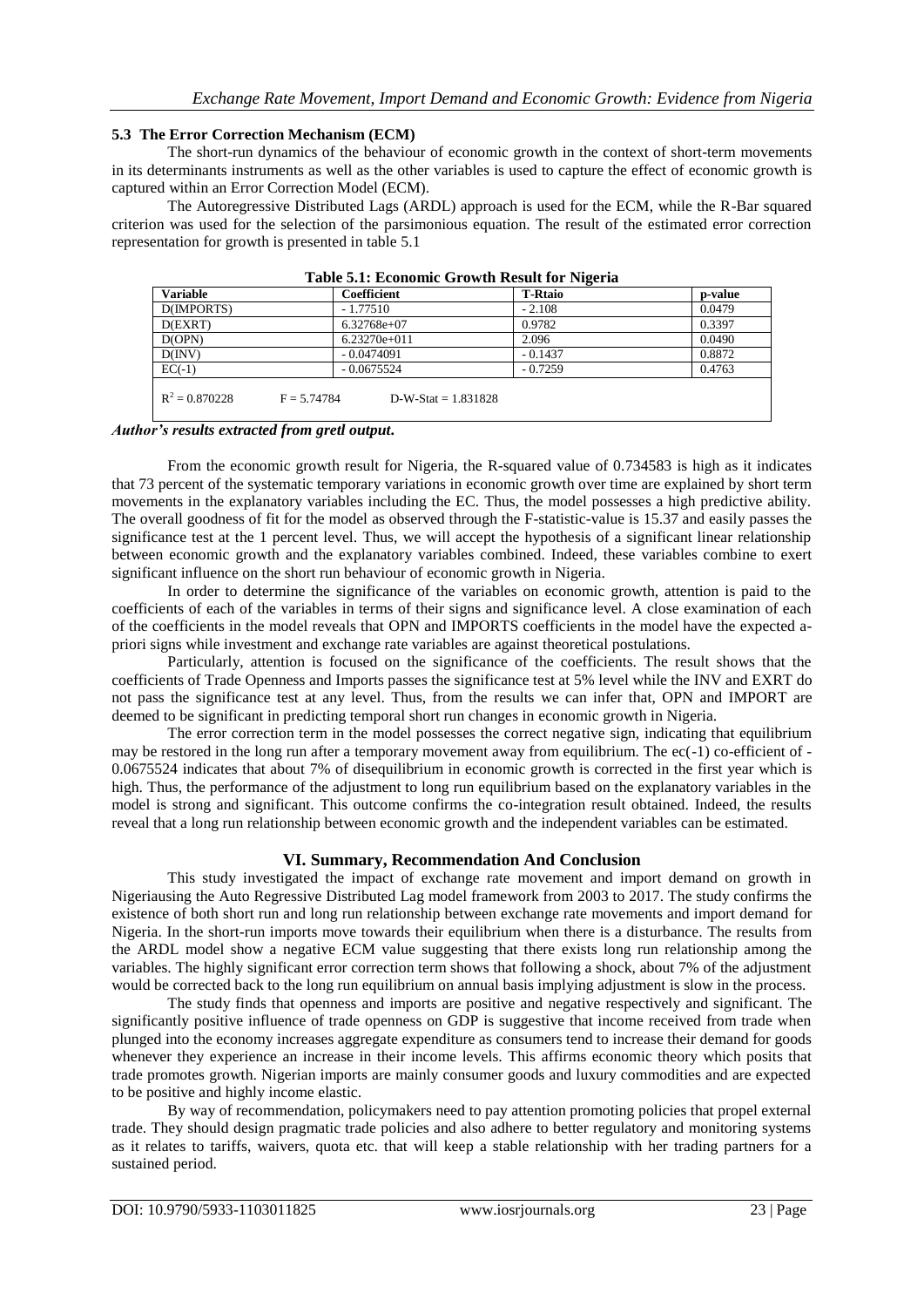Although, theoretical and empirical studies postulate an indeterminate impact between import demand and economic growth, this study expected and achieved a negative sign. The negative movement implies that an increase in the import tend to have an adverse impact on economic growth. This mean that an upward movement in import demand imposes a restraint on growth.

There should be systematic and measured policy to mitigate imports of commodities produced in the country. This will help reduce the risk level that traders they may face and also protect local industries

. Again, since the results is suggestive that the importers are risk averse because they cut down their volume of imports and shift their attention to domestically produced goods. Since imports are elastic with respect to the level of income. Import responds more to variations in income as such an increase in the income level will cause an increase in the volume of imports by more than the increase in income. Government policies should be directed at motivating domestic industries that are not import intensive. Subsidies, tax holidays, tax rebates and other incentives can be given to import substitution industries in order to boost production levels. Development of such industries will significantly reduce pressure on imports.

#### **References**

- [1]. Abba, G. (2009). Impact of Foreign Exchange Volatility on Import: A Case of Nigeria Foreign Exchange Market. Proceedings of the 7th International Conference on Innovation and Management.
- [2]. Adaramola, A. (2016). The Effect of Real Exchange Rate Volatility on Export Volume in Nigeria. FUTA Journal of Management and Technology, 1(2), 45-61.
- [3]. Adeyemi, G. and Olawoye, A.J. (2014). The Impact of Exchange Rate on Economic Growth in Nigeria (1980-2012). Australian Journal of Business and Management Research, 4(7), 9-19.
- [4]. Akosah, N.K. (2014). Macroeconomic Implications for High Import Demand in Ghana. US Open Economics Journal, 1(1), 1-31.
- [5]. Akpokodje, G. and Omojimite, B.U. (2010). The Impact of Exchange Rate Reforms on Trade Performance in Nigeria. Journal of Social Science, 23(1), 53-62.
- [6]. Alam, S. (2009). An Import Demand Function for Pakistan: The VAR & VECM Framework. India Macroeconomic Annual Journal, 81-109.
- [7]. Alam, S. and Ahmad, Q.M. (2010). Exchange Rate Volatility and Pakistan's Import Demand: An Application of Autoregressive Distributed Lag Model. International Research Journal of Finance and Economics, 48, 7-23.
- [8]. Alam, S. and Ahmad, Q. (2011). Exchange Rate Volatility and Pakistan's Bilateral Imports from Major Sources: An Application of ARDL Approach. International Journal of Economics and Finance, 3(2), 245-254.
- [9]. Bah, I. and Amusa, H. (2003). Real Exchange Rate Volatility and Foreign Trade: Evidence from South African Exports to the United States. The African Finance Journal, 5(2): 1-20.
- [10]. Bahmani-Oskooee, M. (1985). Devaluation and the J-Curve: Some Evidence from LDCs. Review of Economics and Statistics, 67(3), 500-504.
- [11]. Barro, R.J. (1991). Economic Growth in a Cross Section of Countries. Quarterly Journal of Economics, 106, 407-473.
- [12]. Birchwood, A. and Jhinkoo J. (2007). The Nexus Between Economic Development and Import Demand in CARICOM Economies. Presented at the XXXIX Annual Caribbean Centre for Monetary Studies Conference Between Belize Biitmore Plaza, 6-9 November, Belize City.
- [13]. Caves, R.E., Frankel, J.A. and Jones, R.W. (1999). World Trade and Payment: An Introduction.Addision-Wesley, New York.
- [14]. Danquah, B.A. (2008). The Effects of Exchange Rate on Ghana's External Trade: unpublished, in: Korankye-Boateng, G. (2014). The Impact of Exchange Rare Movement on Impact Demand Behaviour of Ghana. Thesis submitted to the Department of Economics, Kwame, Nkrumah University of Science and Technology, Ghana.
- [15]. Easterly, W. and Levine, R (1997). Africa's Growth Tragedy: Politics and Ethnic Divisions. Quarterly Journal of Economics 1(12), 1203 – 1250.
- [16]. Egwakhide, F.O. (1999). Determinants of imports in Nigeria: Dynamic Specification. Africa Economic Research Consortium Research Paper Number 9, 1-39, Nairobi.
- [17]. Imimole, B. (2010). An Empirical Analysis of Exchange Rate Regimes and the Demand for Imports in Nigeria (1970-2008). Unpublished Ph.D Thesis. Department of Economics, Ambrose Alli University, Ekpoma.
- [18]. Isitua, K. and Neville, N.I. (2006). Exchange Rate Volatility and Nigeria-USA Trade Flows: An Econometrics Appraisal of the Evidence. Conference of the African Econometrics Society, July, 2006. Dakar, Senegal.
- [19]. Iyoha, M.A. and Okim, A. (2017). The Impact of Trade on Economic Growth in ECOWAS Countries: Evidence from Panel Data. CBN Journal of Applied Statistics, 8(1), 23-49.
- [20]. Jiranyakul, K. (2013). Exchange Rate Uncertainty and Import Demand of Thailand. Asian Economic and Financial Review, 3(10), 1269-1280.
- [21]. Joseph, A.I. and Akhanolu, I. (2011). An Empirical Investigation of the Link between Exchange Rate Volatility and Trade in Nigeria. Journal of Emerging Trends in Economics and Management Sciences (JETEMS), 2(3), 175-183.
- [22]. Korankye-Boateng, G. (2014). The Impact of Exchange Rare Movement on Impact Demand Behaviour of Ghana. Thesis submitted to the Department of Economics, Kwame, Nkrumah University of Science and Technology, Ghana.
- [23]. Mankiw, N.G., Romer, D. and Weil, D.N. (1992). A Contribution to the Empirics of Economic Growth. Quarterly Journal of Economics, 107(2), 407-437.
- [24]. Mohammadi, T., Taghavi, M. and Bandidarian, A. (2011). The Effect of Exchange Rate Uncertainty on Import: TARCH Approach. International Journal of Management and Business Research,1(4), 211-220.
- [25]. Obi, K.O., Oniore, J.O. and Nnadi, K.U. (2016). The Impact of Exchange Rate Regimes on Economic Growth in Nigeria. Journal of Economics and Sustainable Development, 7(12), 115-127.
- [26]. Odili, O. (2015). Effects of Exchange Rate Trends and Volatility on Imports in Nigeria: Implications for Macroeconomic Policy. International Journal of Economics, Commerce and Management, 3(7), 51-70.
- [27]. Ogbonna, B.C. (2015). Disaggregated Imports and Economic Growth in Nigeria. International Journal of Development and Economic Sustainability, 3(5), 36-46.
- [28]. Olayungbo, D. (2011). Effects of Exchange Rate Volatility on Trade in Some Selected Sub-Saharan African Countries. Modern Economy,2(1), 538–545.